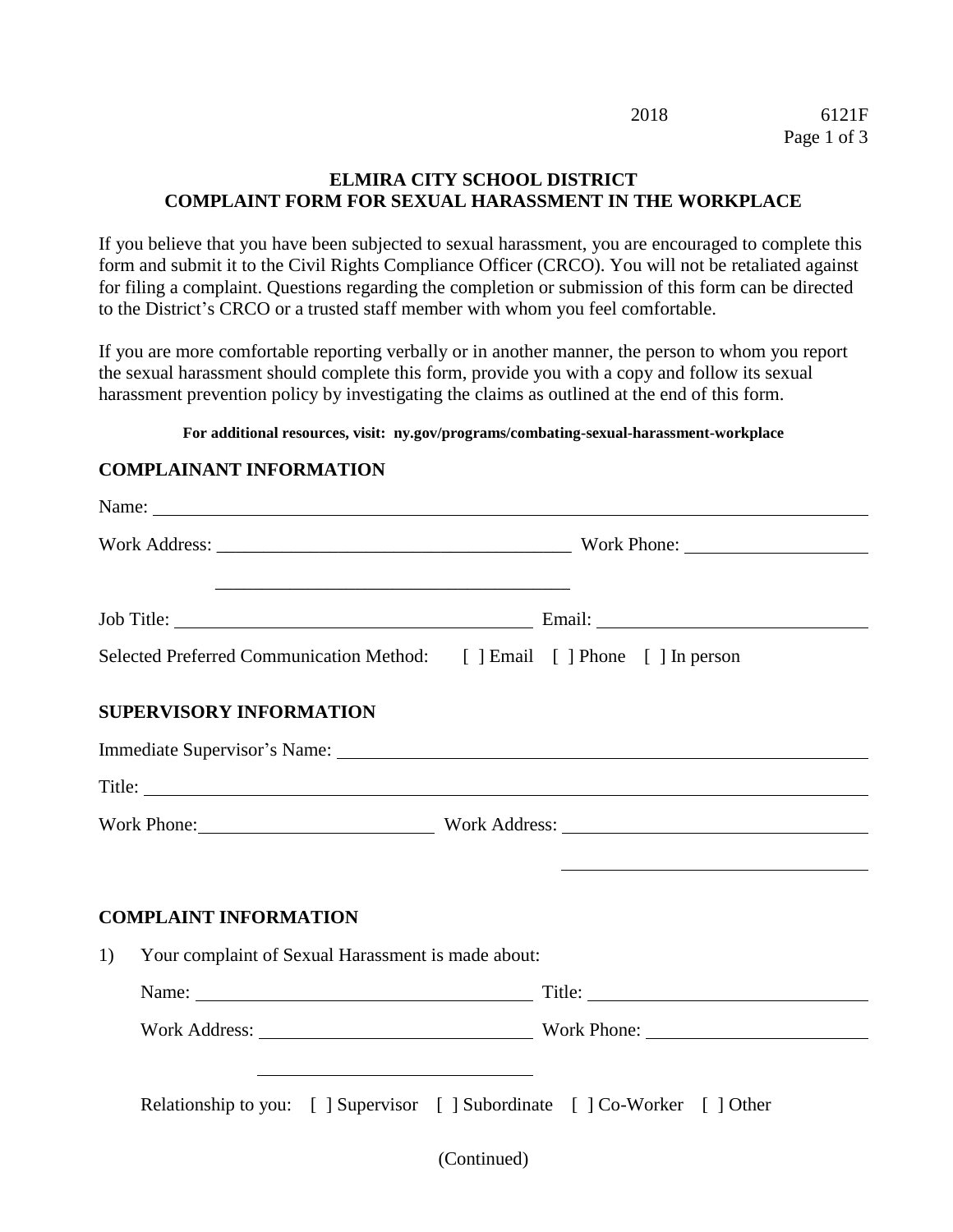|    | 2018<br>6121F<br>Page 2 of 3                                                                                                                                                  |
|----|-------------------------------------------------------------------------------------------------------------------------------------------------------------------------------|
|    | <b>ELMIRA CITY SCHOOL DISTRICT</b><br><b>COMPLAINT FORM FOR SEXUAL HARASSMENT IN THE WORKPLACE</b>                                                                            |
| 2) | Please describe what happened and how it is affecting you and your work. Please use additional<br>sheets of paper if necessary and attach any relevant documents or evidence. |
|    |                                                                                                                                                                               |
| 3) |                                                                                                                                                                               |
|    | Is the sexual harassment continuing? [ ] Yes [ ] No                                                                                                                           |
| 4) | Please list the name and contact information of any witnesses or individuals who may have<br>information related to your complaint:                                           |
|    |                                                                                                                                                                               |
|    | The last question is optional, but may help the investigation.                                                                                                                |
| 5) | Have you previously complained or provided information (verbal or written) about related<br>incidents? If yes, when and to whom did you complain or provide information?      |
|    |                                                                                                                                                                               |
|    | If you have retained legal counsel and would like us to work with them, please provide their<br>contact information.                                                          |
|    |                                                                                                                                                                               |
|    |                                                                                                                                                                               |
|    | Signature:<br>Date:                                                                                                                                                           |

(Continued)